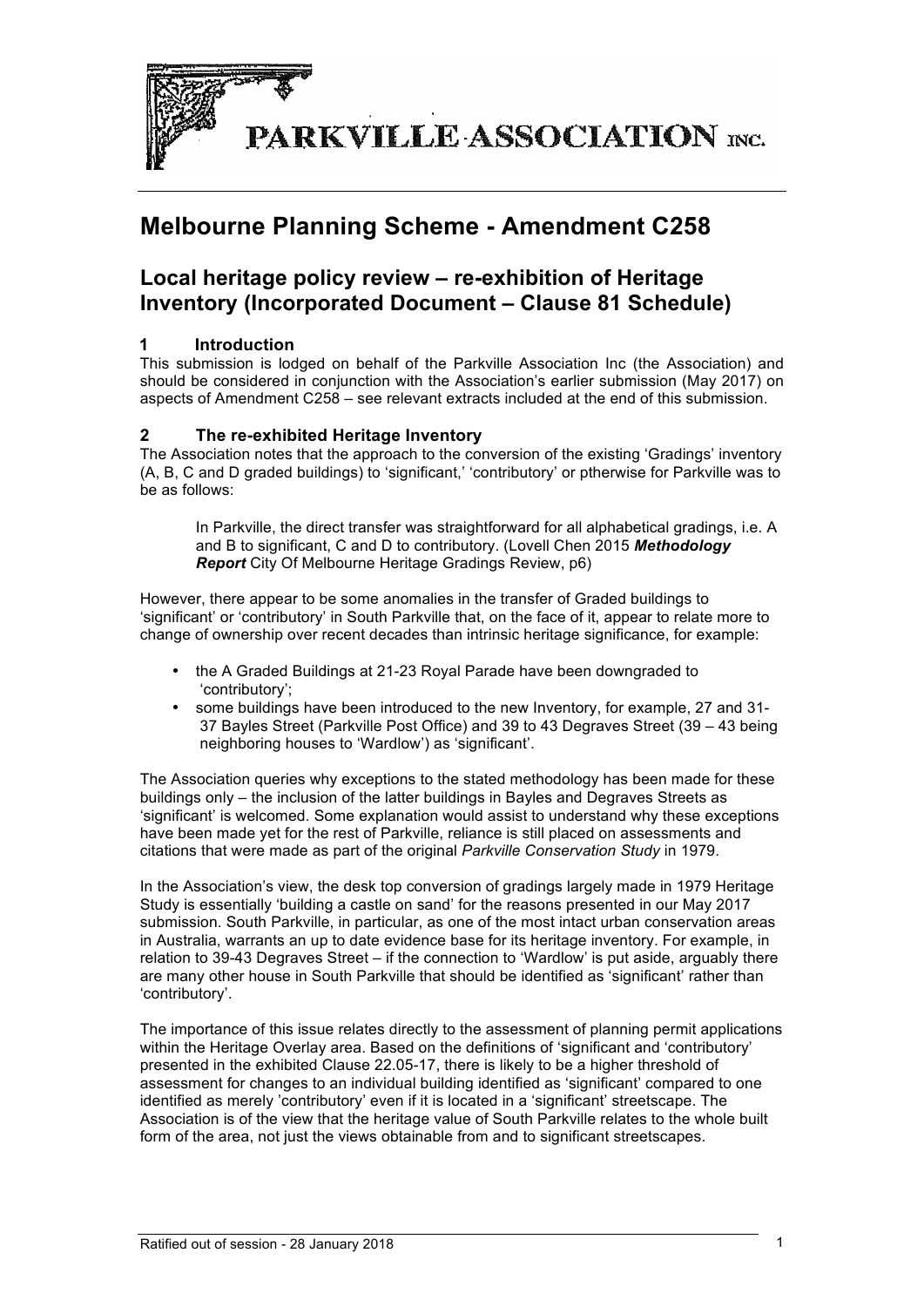

In some circumstances, the inclusion of descriptive names for buildings/places would assist, for example, 188 Gatehouse Street as the former College Church Hall and inclusion of an address for some of the buildings within the University of Melbourne's property, for example, the Northern Market Reserve Wall – presumably the wall along Storey Street and Park Drive.

## **3 Conclusion**

The Association notes that a Planning Panel will be appointed to consider this Amendment and wishes to be heard on this matter.

**The Parkville Association Inc** 28 January 2018